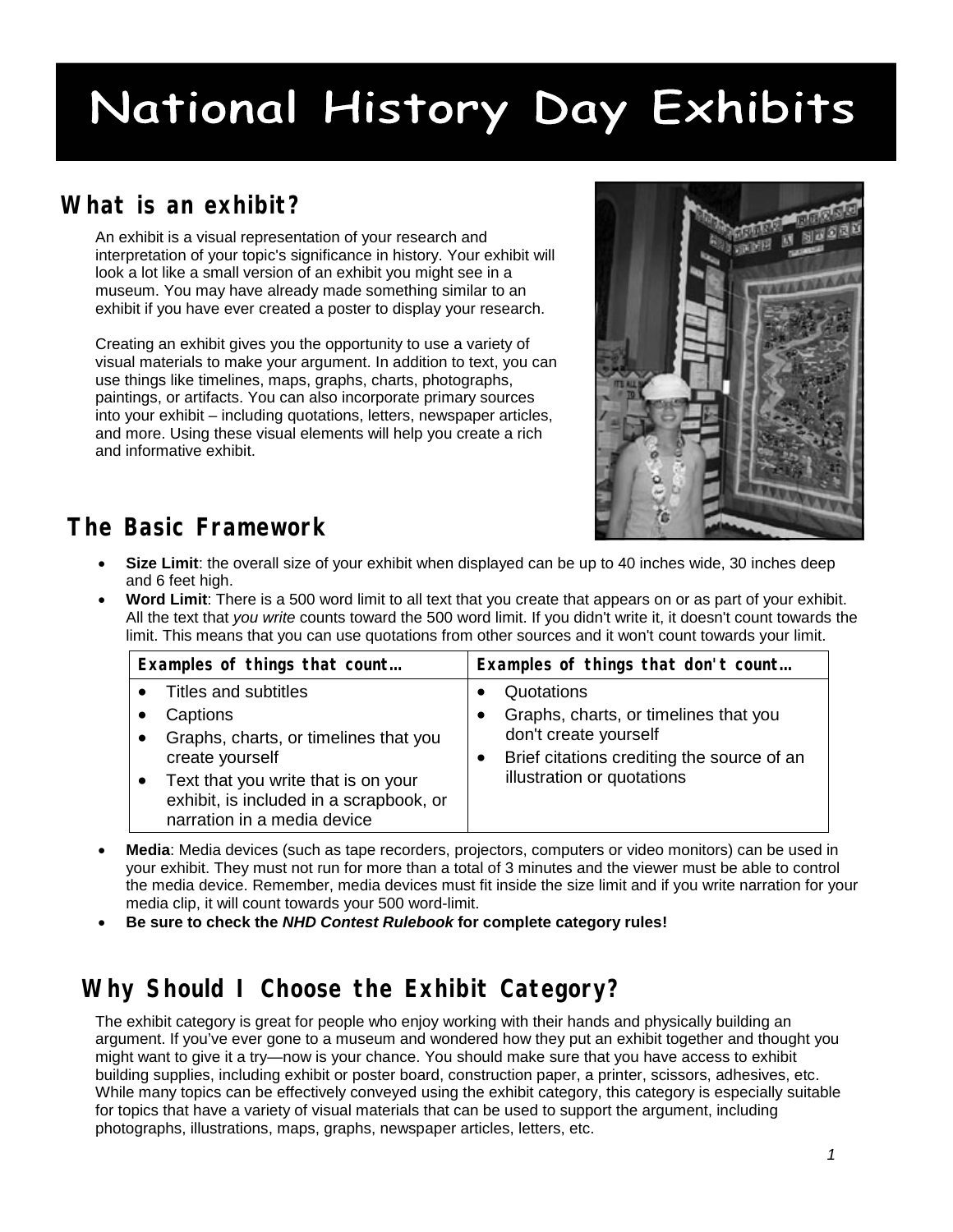### **Exhibit Shapes and Sizes**

Exhibits are designed to display visual and written information on a topic in an easy-to-understand and attractive manner. Exhibits are not simply collections of material. They are carefully designed to make an argument about your topic. To be successful, an exhibit must create an effective balance between visual interest and historical explanation.



### **Three-Panel Display**

The most common form of an exhibit is a three-panel display, similar to the one on the left. This style is the least complicated to design and build, but is still a very effective way to present your information. Here are some tips for this style:

- Be sure your title is the main focus of the center panel.
- Use the center panel to present your main ideas and argument.
- Use the side panels to provide supporting evidence for your argument.
- Divide the exhibit into sections to give it an organizational structure that makes sense to the viewer.
- If your topic is presented chronologically, make sure the sequence works visually on the panels.
- You have a limited number of words; use them sparingly and let the quotations, documents, artifacts, drawings, and photographs demonstrate your thesis.
- Artifacts or other materials may also be placed on the table between the side panels, but remember that it should be directly related to the topic and necessary to support your argument.

### **Three-Dimensional Exhibit**

A three-dimensional exhibit is more complicated to construct, but can be especially effective for explaining topics where change over time is important. Like the three-panel display, one side should contain your title and main theme. As you move around the exhibit, the development of your topic can be explored. It is not necessary for the project itself to be able to spin. You may set it on a table (or the floor) so people can walk around it.

When making a three-dimensional exhibit, good organization is especially important. Because your exhibit has so many sides, viewers may be more easily confused about how to follow your exhibit's narrative. Make sure that each side is clearly labeled, cleanly organized, and that there is a logical flow of ideas as the viewer moves about your exhibit.

This is just a start to the creative ways that History Day students have expressed their arguments in the exhibit category. Think about ways to connect the content of your project with the look of your exhibit. The only limit is your imagination and ability to transport your project to a competition!

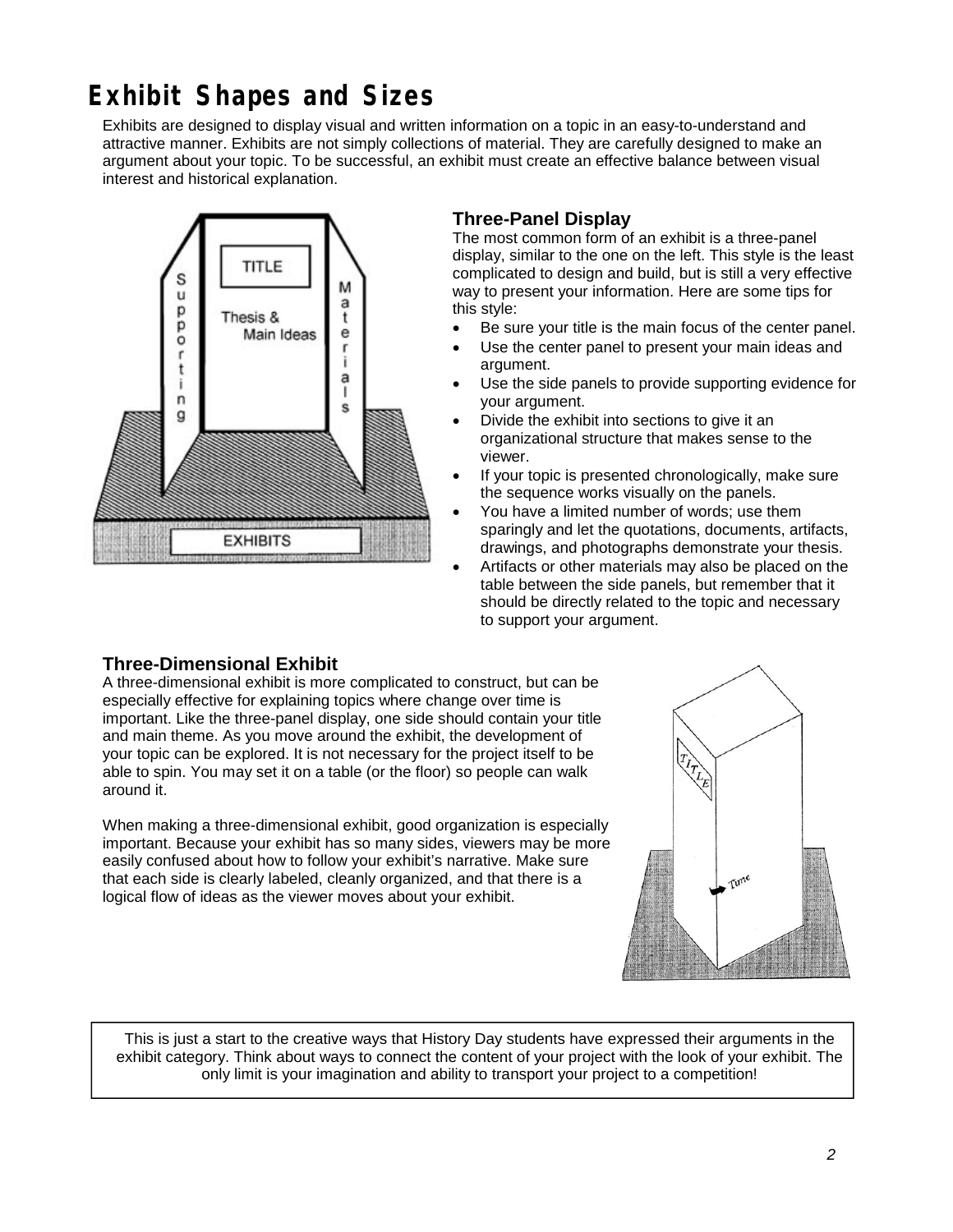### **A Closer Look at History Day Exhibits**

A good design doesn't just jazz up your exhibit; it helps express your ideas. Can you guess what this exhibit is about without even reading the text? The cut-out of Rosie the Riveter lets the viewer immediately know the project's topic. The student took the theme a step further by using a red, white, and blue color scheme to convey the patriotic aspects of her topic.

History Day isn't about glitz. The student has a simple, effective design for a project with a clear argument and solid research.



History Day exhibits come in all shapes and sizes, but there are several common characteristics you can see in many good exhibits. Check out these exhibits from other Wisconsin students!

> The thesis and main argument are very clear to the viewer in this project. The student used a larger font and a bold border to immediately attract your attention

Photographs, newspapers, and sheet music are just a few of the primary sources that the student was able to incorporate into the project to prove her argument.



The theme for the year this project was created was "Revolution, Reaction, Reform." To show the topic's connection to the theme, the student used words from the theme in the title and section headings.



This project was about the journey that immigrants took through Ellis Island to their new lives in America. To connect the project to the topic, the students used an old suitcase as the frame for their exhibit. They made sure their argument stood out and divided up the space to give the exhibit an organizational structure in the same way they would have if they had used an exhibit board.

This exhibit incorporates a variety of interesting artifacts for the viewer to examine.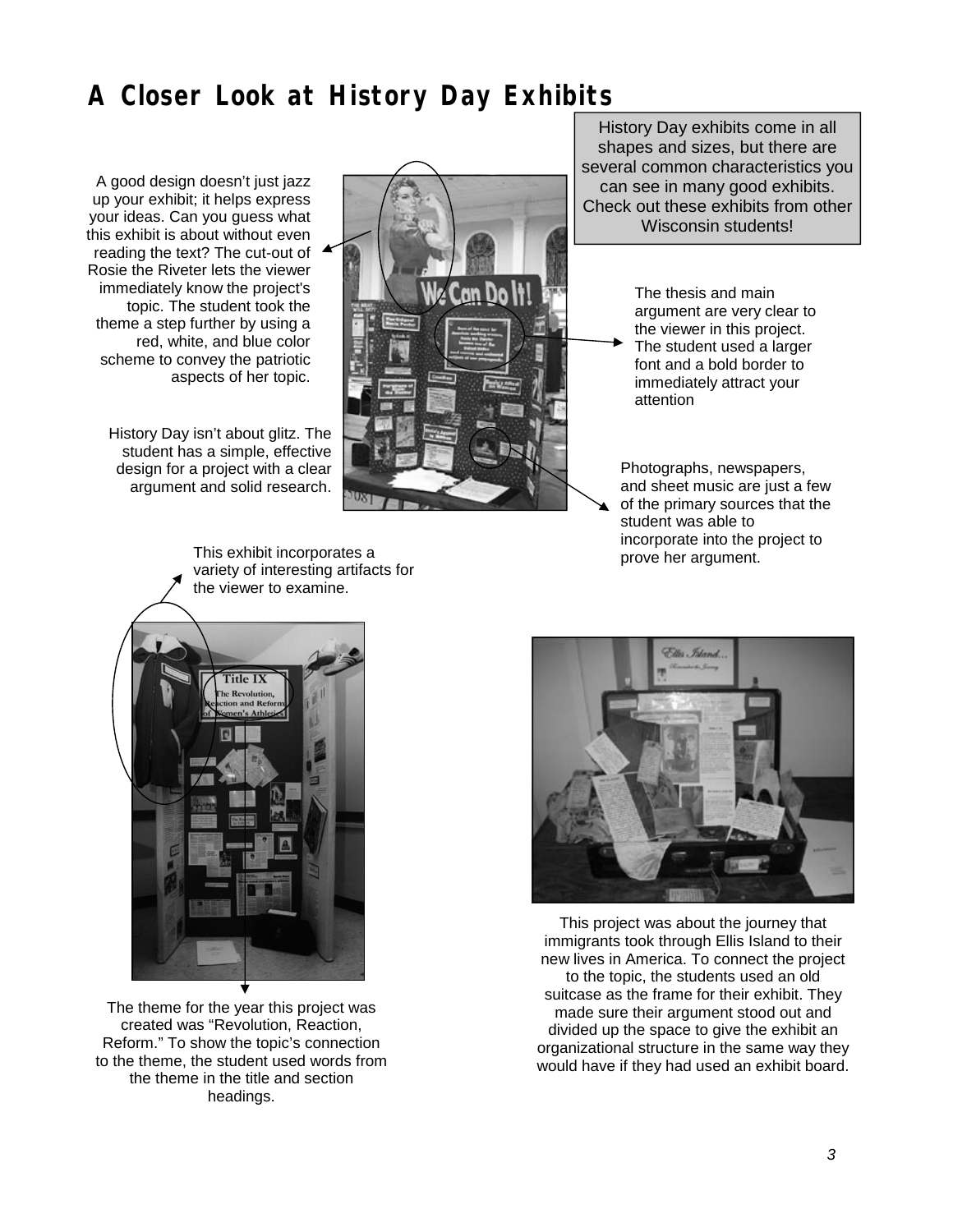## Tips for Creating a Spectacular NHD Exhibit

### **Planning**



### **Getting Started**

After you finish your research, try making an outline for your exhibit—just like you would before you write a paper. Make sure to include the main arguments and points that you would like to make in the exhibit. Using this outline, you'll be able to see what the main sections of your exhibit need to be in order to support your argument and convey it to the viewer.

### **Plan It Out**

Plan out your exhibit with a simple sketch before you start to create the full-scale project.

### **Connect Content to Design**

Let the topic of your project inspire the design of your exhibit. What visual look can you give your exhibit that will connect the appearance of your project to your topic? This can be as simple as using appropriate colors. A project about women's suffrage, for example, would be striking using purple and gold, colors commonly associated with the movement. In the past, students have been able to connect the look of their project with the content on even larger scales. Students have created projects about conservation that look like trees, projects about education reform that look like school houses and exhibits about wars that have included dioramas of battle scenes. No matter what you decide to do, remember that your project doesn't have to be fancy to be effective.

### **Divide and Conquer**

Just like writing a research paper, before you begin creating your project you should first create an outline by dividing up all your information into sections and putting them into a logical order. You should do the same thing before you create your NHD exhibit. Organizing your exhibit into logical sections will make it easier for you to assemble and easier for your viewer to understand what you are trying to say. What sections might you need in your exhibit? Background? Significance? Historical Context? Outcomes? Relation to Theme?

### **What's Your Point?**

No matter what type of exhibit you decide to create, what topic you choose, or what division you are in, it is important to make sure that your argument (thesis) is clear **in the project itself**. Your argument should be the first thing the viewer looks at so they know right away what you will be proving in your exhibit. It should be concise and well-written. Usually students do this by making sure the argument is located where the viewers' eyes will look first, usually in the center in a larger font.

### **Putting It All Together**



### **Avoid Clutter**

It is always tempting to try to get as much on your exhibit panels as possible, but this usually makes for a cluttered and confusing display. You don't have to put every single photo, drawing, and map that you found onto your exhibit. Try to select only the most important items for your project boards. Clarity and organization are most important goals for this project. Everything should have a reason for being on your exhibit.

### **Content is More Important Than Glitz**

Fancy exhibits are nice to look at and can be a lot of fun to create—but remember that your historical argument is the most important part of your exhibit.



*A cluttered exhibit can leave your viewers feeling overwhelmed and unsure about the argument you are trying to make.*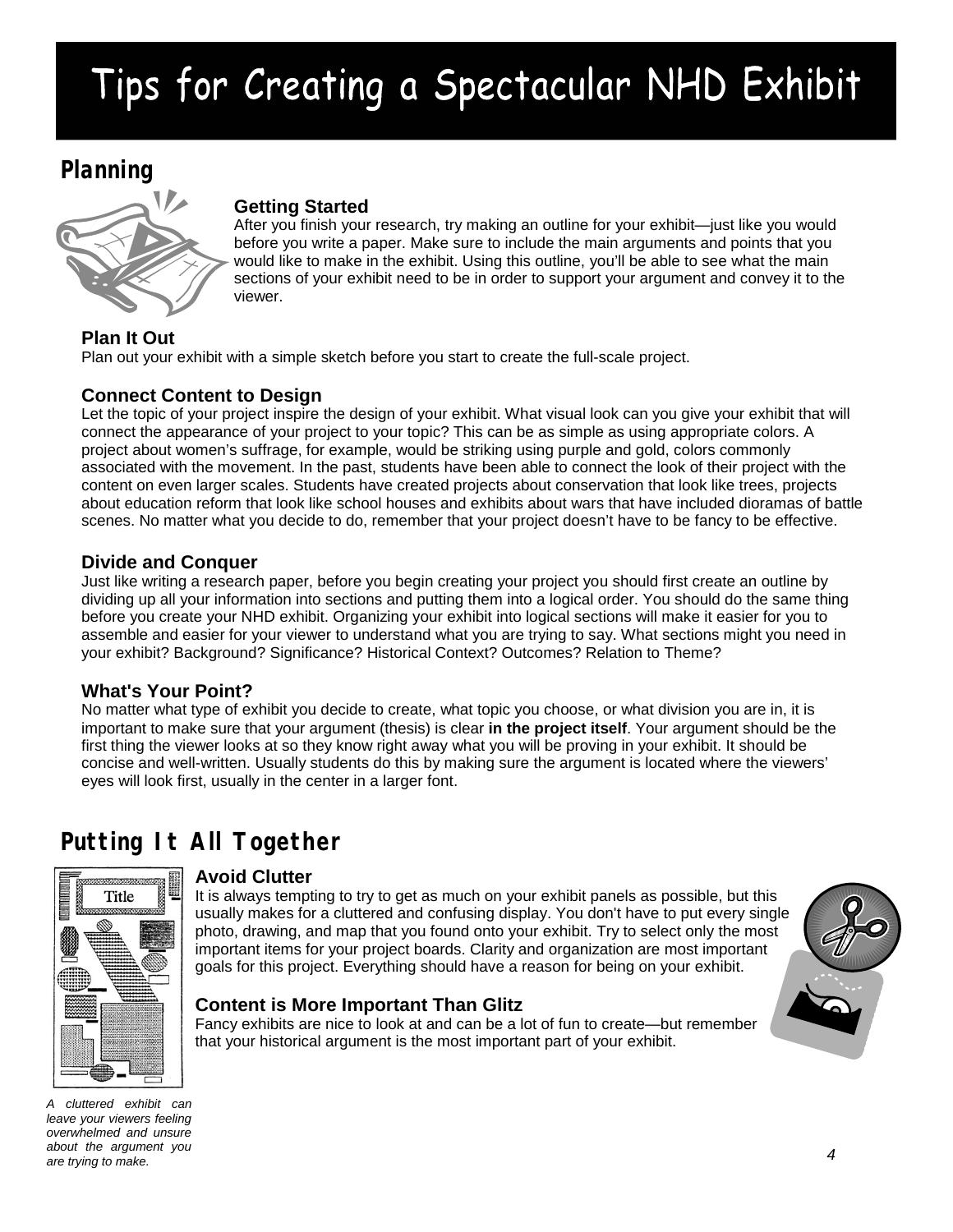### **A Note on the Quote**

Quotations can be an effective way of using historical evidence to support your argument. Sometimes, a quote from the historical figure just says it better than you could say it yourself.

Only original words (i.e. words written by you) count toward the word limit, so quotations do not take away from your 500 words. Quotations should not, however, be used just to "get around" the word limit. Using quotations this way and covering your exhibit with tons of quotes can easily make your exhibit cluttered and overwhelming for the viewer. The important aspects of your NHD project, your argument, analysis and interpretation, should stand out. It is important, therefore, to make sure that there is a reason for everything you put up on your exhibit and that it is well organized.

### **Labels**

Once you've divided up your information into sections, you should make sure to label those sections. The labels you use for your title and main ideas are important because they direct the viewer's eye around your project. Remember—**Big Idea=Big Font**. You will want to put your title in the largest font on your exhibit and then scale the rest of your fonts down according to their importance.

$$
\boxed{\text{THE}} \rightarrow \boxed{\text{Heading}} \rightarrow \boxed{\text{Main Text}} \rightarrow \boxed{\text{Caption}}
$$

One way to make your labels stand out is to have the writing on a light colored piece of paper with a darker background or matting behind it. This can be done with construction paper, tag board, or mat board. Dark black lettering makes your labels easier to read. Photographs and written materials will also stand out more on backgrounds.

### **Captions**



Captions can be very useful in showing how a particular illustration or item you've included in your exhibit helps prove your point. Which of the following captions do *you* think would work best with the political cartoon on the right about former Wisconsin Governor Robert La Follette? Why?

- A. Political Cartoon about Governor La Follette
- B. Governor La Follette's supporters championed his reforms as beneficial for citizens of the state.

### **Keep it Neat**

You've spent a lot of energy researching and creating your exhibit. Take the time to give it some extra polish. Make sure you've checked your spelling and grammar. Use your best handwriting or print text using a computer. Make sure you've cut and glued things to your exhibit board as neatly as possible.

### **Look It Over**



### **The Exhibit Stands Alone**

When evaluating NHD exhibits, judges should be able to find all the information about your topic in your exhibit itself. *The exhibit has to stand on its own*. Have someone who has never seen your exhibit look at it (a friend, teacher, neighbor, etc). Without saying anything, let them read through the entire exhibit. Then, ask them a few questions to see if you have communicated your argument clearly: What am I trying to prove in my exhibit? What evidence have I shown to support that argument? What do you like about my exhibit? What is confusing to you?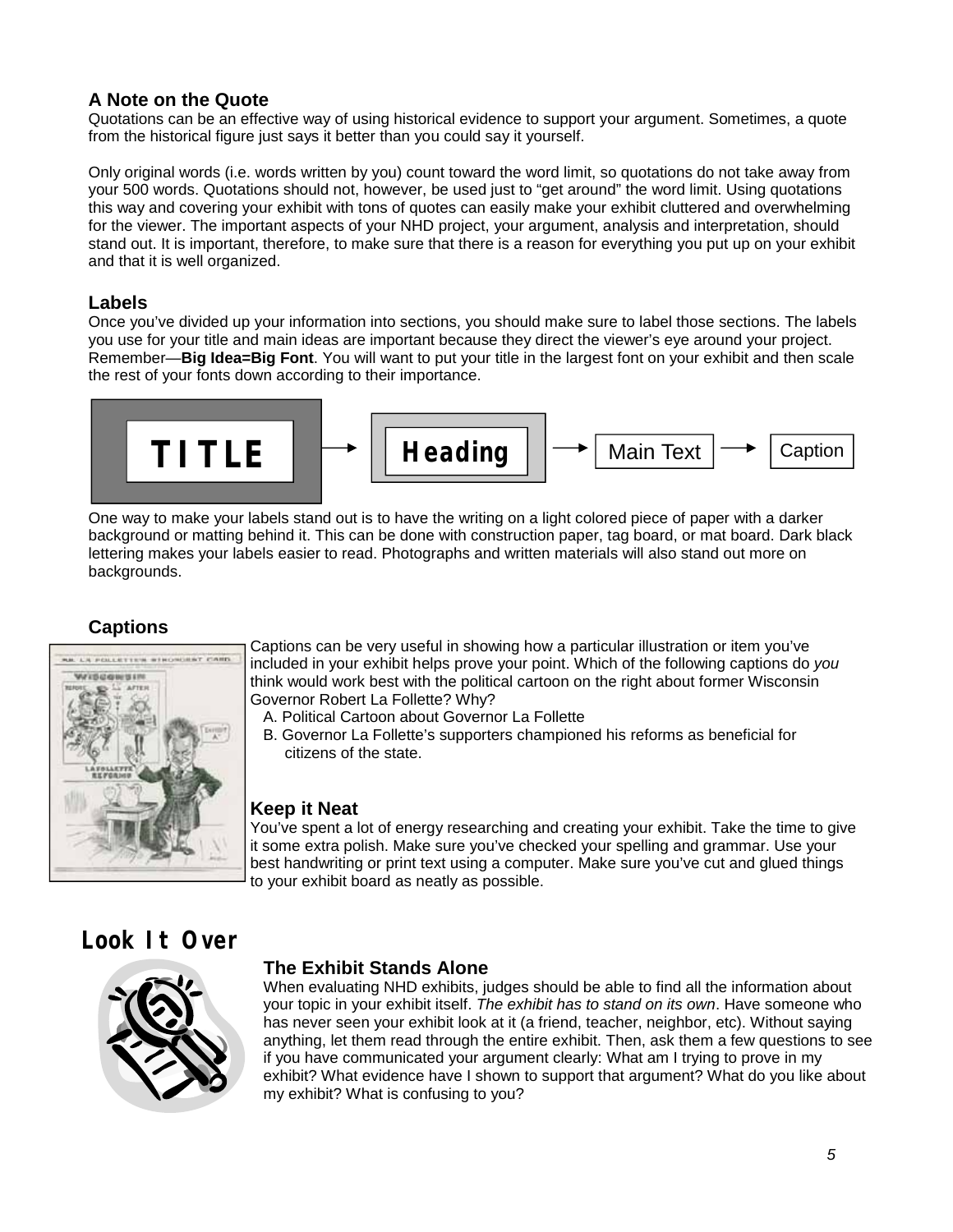## History Day Exhibit Planning

| Title:                             |                                       |
|------------------------------------|---------------------------------------|
| Thesis:                            |                                       |
| <b>Connection to Theme:</b>        |                                       |
|                                    |                                       |
| Design and Color Ideas:            |                                       |
| Main ideas that support my thesis: | Main sections to organize my exhibit: |
|                                    |                                       |
|                                    |                                       |
|                                    |                                       |
| Possible illustrations to use:     |                                       |
|                                    |                                       |
|                                    |                                       |